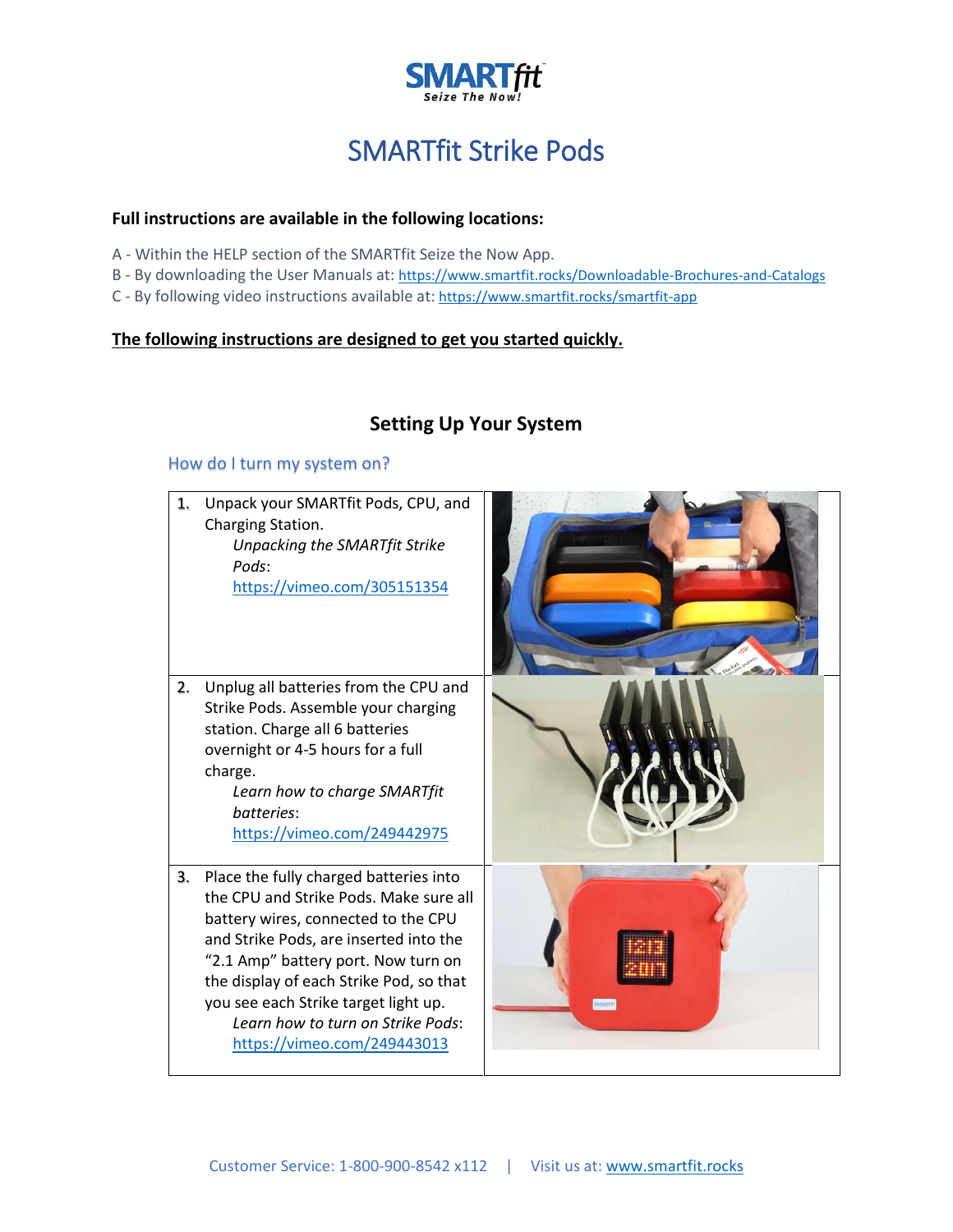

#### **The SMARTfit App**

You can download our SMARTfit App on both the iOS and Android Platform. The SMARTfit App is your tool to select a game, adjust the level, time, volume, and system settings.

By selecting the indicated tabs, you can sequentially scroll through the available game categories, free programs, and controller settings. SMARTfit can be programmed for a variety of functions.

#### **How to use the SMARTfit App Navigation Chart:**

#### **Follow the directions as laid out below to activate your account and get started.**

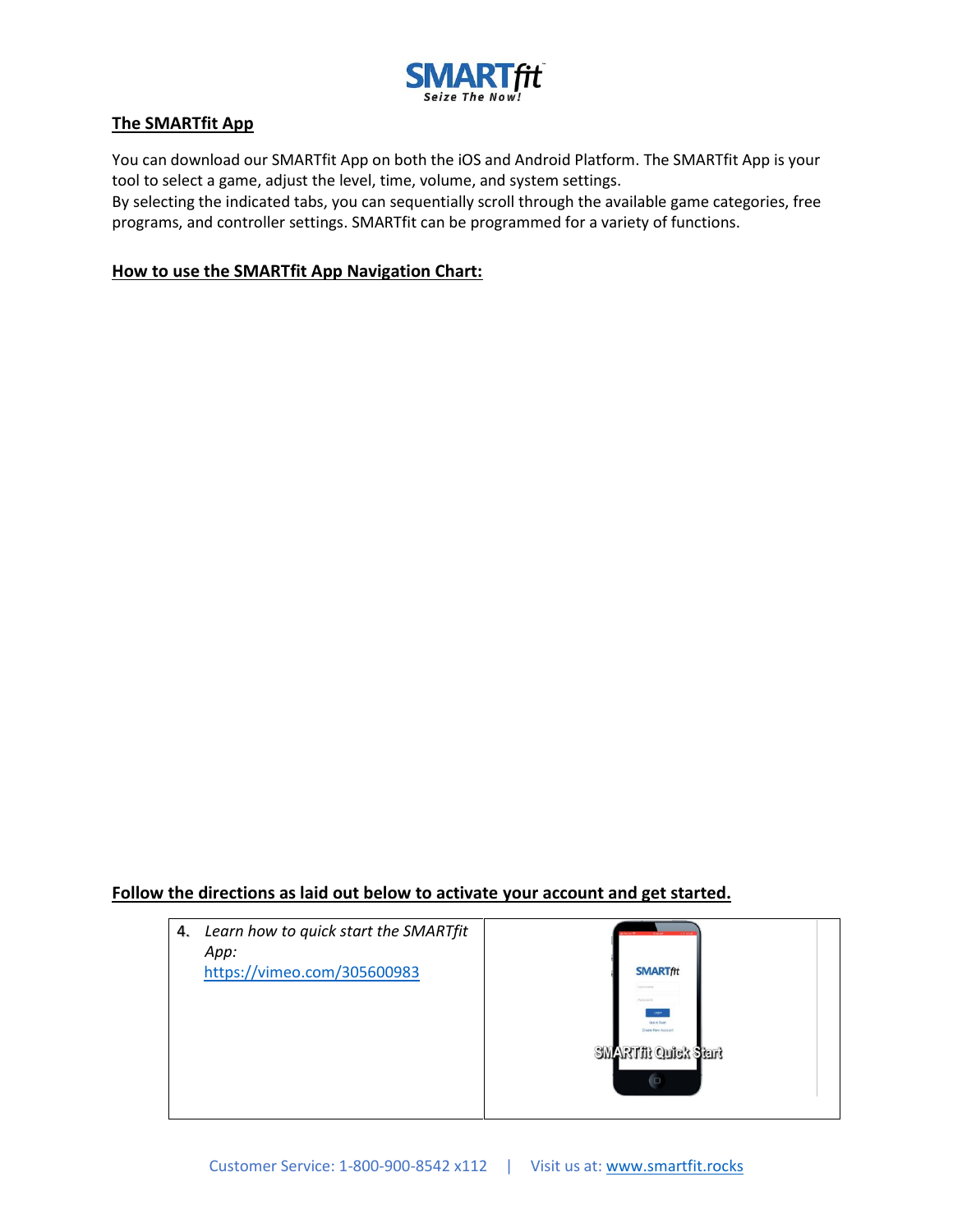

a. Download and open the SMARTfit App, create a new account, and sign in. b. Adjust the settings in the App to match the Strike Pod configuration, then select the blue done tab. c. Select the Manage connection tab and connect to your CPU. Your Strike Pods will light up and are ready for play. d. These instructions are available at the help section on the SMARTfit app, as well as on our website at [https://www.smartfit.rocks/smart](https://www.smartfit.rocks/smartfit-app) [fit-app](https://www.smartfit.rocks/smartfit-app)

# **This section covers key components of the app that will guide you to getting started.**

# **Create an Account**

There are two types of user accounts. One account is a Tier one user. Here you can choose to be a coach, doctor, teacher, owner, therapist, or trainer. When this type of user is signed into the SMARTfit App, data cannot be collected for this account. A Tier two user must be activated. A Tier one user has access to create Tier two users.

 $\odot$ 

**C**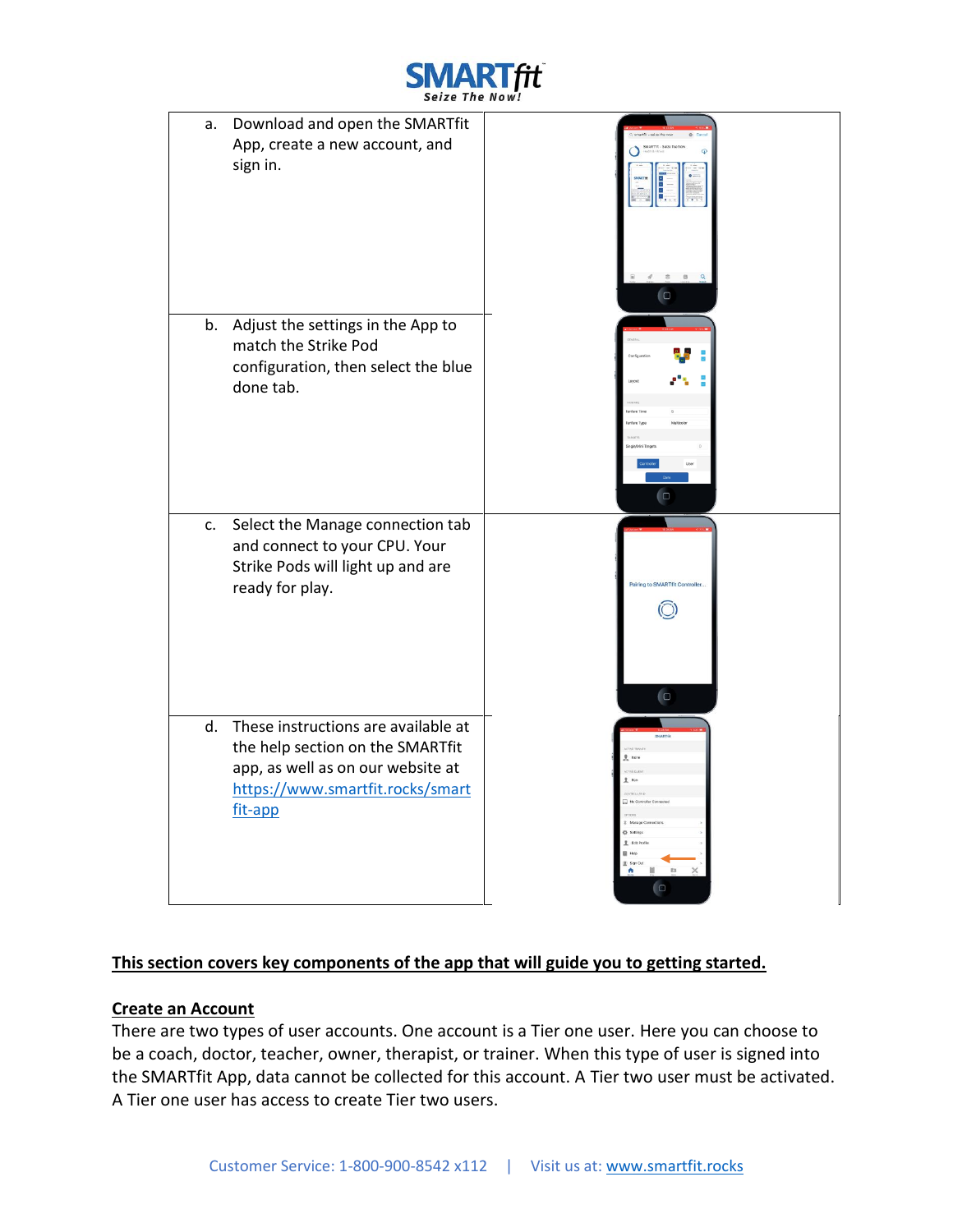

*Learn how to create a Tier one user:* <https://vimeo.com/285559462>

The second account is a Tier two use. A Tier two user is a managed user. Here you can choose to be an athlete, patient, student, member, or client. When this type of user is signed into the SMARTfit App, data can be collected and tracked for this account. *Learn how to create a Tier two user***:** <https://vimeo.com/289378134>

# **The following tabs appear either at the bottom of the app on iOS or at the top of the app on Android.**

# **Home tab**

The Home tab will allow you to adjust the active user, sign into the SMARTfit controller, adjust the controller/user settings, edit user profiles and access the help section. *Learn Controller Settings:* <https://vimeo.com/288433033> *Learn User Settings:* <https://vimeo.com/288433063>

#### **Play Tab**

There are 37 Game Categories under the first "Categories" tab. Select a desired category and read the "Game Rules" before you begin. The game rules will provide you with the information you'll need to know about what each standard and specialty setting does, so that you can adjust them accordingly. The Play tab is used to access our Free activities and Free Programs, which are video supported activities and programs with customized settings for specialized training.

*Learn how to Play Free Activities:* <https://vimeo.com/285559470> *Learn how to Play Free Programs:* <https://vimeo.com/285559482>

The Play tab allows the you to create your own customized activities and programs from the categories list of games.

*Learn how to create an Activity:* <https://vimeo.com/286054032> *Learn how to create a Program:* <https://vimeo.com/286089321>

#### **Data Tab**

The Data tab will allow you to select data search features, view individual statistics on an active Tier two user, and view the high score tables for a desired category or activity. *Learn how to search and export data:* <https://vimeo.com/250687988>

#### **Build Tab**

The Build tab will allow you to build programs, build program reports, create selections, create new sequences, add new equipment, and develop new word lists. *How to build a Program:* <https://vimeo.com/286089321> *How to build a baseline Program:* <https://vimeo.com/302940218> *How to build a program report:* <https://vimeo.com/287539877> *How to build a Selection:* <https://vimeo.com/299518205> *How to build a Sequence:* <https://vimeo.com/300604820>